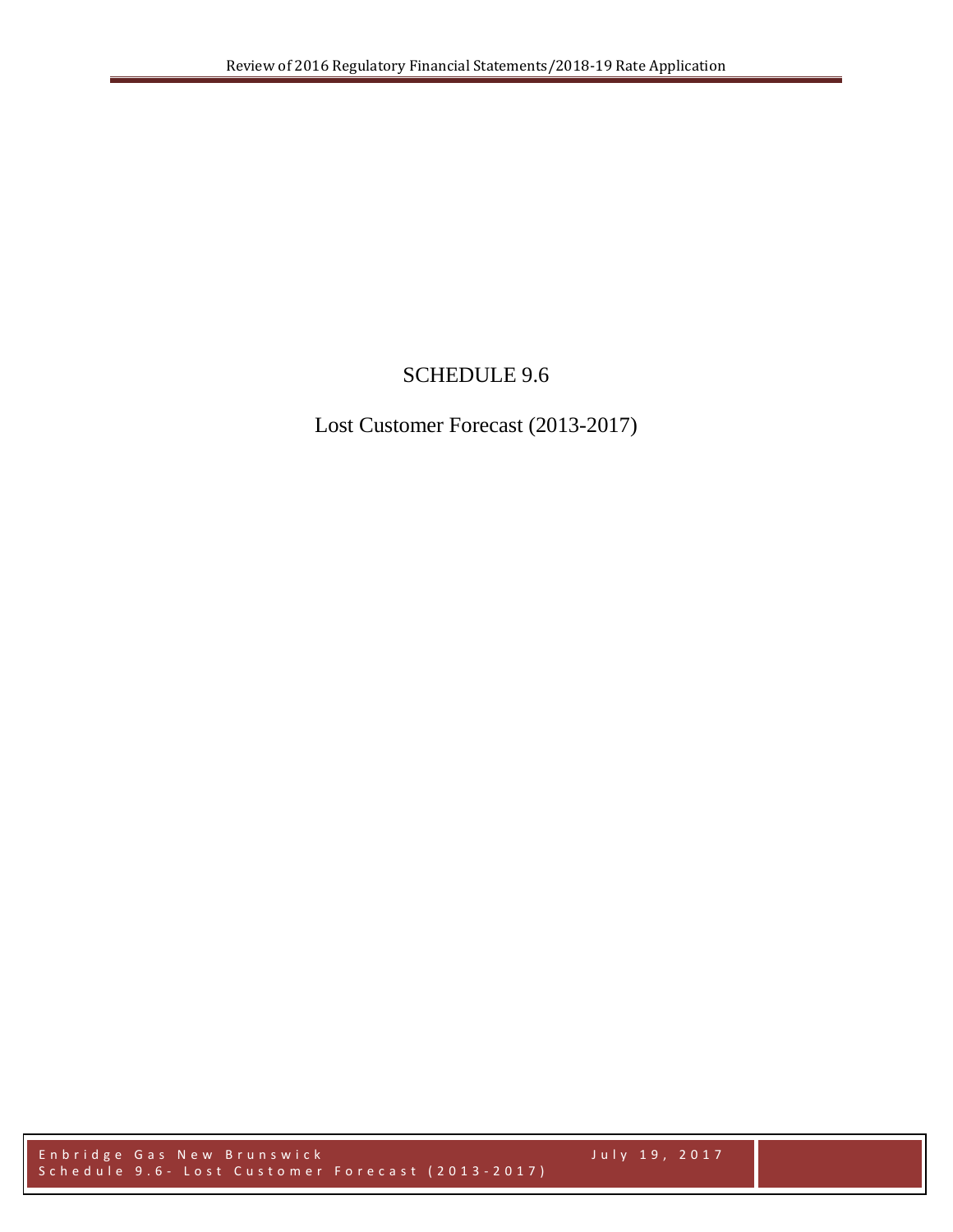1 See the table below for the forecasted customer losses in the 2018 and 2019 Budgets.The 2018/2019 forecasted customer losses are based on the average customers lost in 2015 and 2016 excluding those lost to propane. We have forecasted potential propane loss separately. For comparison, we have provided the average for 2013, 2014.

|                |            | <b>Average Customer Loss</b> | <b>Customer Loss Assumption</b> | Forecasted Propane Loss | <b>Total Loss Assumption in</b> |
|----------------|------------|------------------------------|---------------------------------|-------------------------|---------------------------------|
| $\overline{2}$ | Class      | (2013, 2014)                 | in 2018/2019 Budget             | 2018/2019 Budget        | 2018/2019 Budget                |
| 31             | <b>SGS</b> | (102)                        | (68)                            |                         | (68)                            |
| 4              | <b>MGS</b> | (28)                         | (31)                            | (31)                    | (62)                            |
| 5              | LGS        | (3)                          | .5'                             | $\mathbf{2}$            |                                 |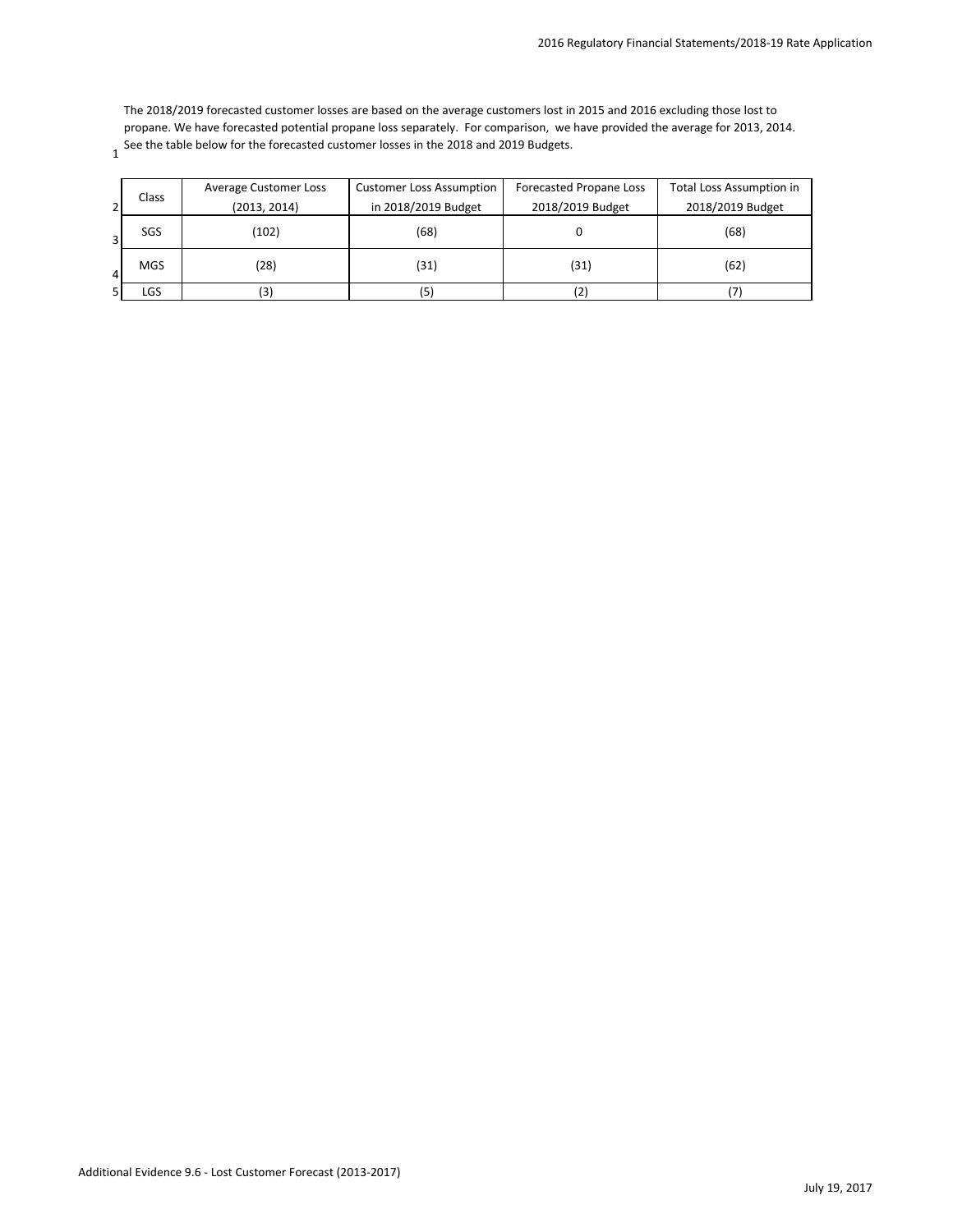## 1 **The 2018/2019 forecasted customer losses are based on the average customers lost in 2015 and 2016 excluding those lost to propane. We have forecasted potential propane**

|          |                |          | 2013 Actuals   | 2014 Actuals   |          |                | 2015 Actuals   |                          |                | 2016 Actuals   |            |                | 2017 YTD Actuals |       |                |
|----------|----------------|----------|----------------|----------------|----------|----------------|----------------|--------------------------|----------------|----------------|------------|----------------|------------------|-------|----------------|
|          |                |          | Net            |                |          | Net            |                |                          | Net            |                |            | Net            |                  |       | Net            |
|          | Recovered Lost |          | Recovered/Lost | Recovered Lost |          | Recovered/Lost | Recovered Lost |                          | Recovered/Lost | Recovered Lost |            | Recovered/Lost | Recovered Lost   |       | Recovered/Lost |
| 4 SGS    | 56             | $-72$    | $-16$          |                | 33 -131  | -98            |                | $26 - 238$               | $-212$         | 26             | -84        | -58            | 10               | $-40$ | $-30$          |
| 5 MGS    |                | $8 - 24$ | $-16$          | 6              | $-32$    | $-26$          |                | 16 -134                  | $-118$         |                | $20 - 215$ | $-195$         | 9                | $-33$ | $-24$          |
| 6 LGS    |                |          |                |                |          |                | 0              | -15                      | $-15$          |                | $-20$      | $-19$          | n.               | - -   |                |
| 7 CGS    |                |          |                |                |          |                |                | $\overline{\phantom{a}}$ |                |                |            |                | 0.               | . .   |                |
| 8 ICGS   |                |          |                |                |          |                |                | - 1                      |                |                |            |                | n.               | n     |                |
| 9 OPS    |                |          |                |                |          |                |                |                          |                |                |            |                |                  |       |                |
| 10 Total | 68             | -98      | $-30$          |                | 39 - 168 | $-129$         | 42             | $-390$                   | $-348$         | 47             | $-319$     | $-272$         | 19               | $-77$ | $-58$          |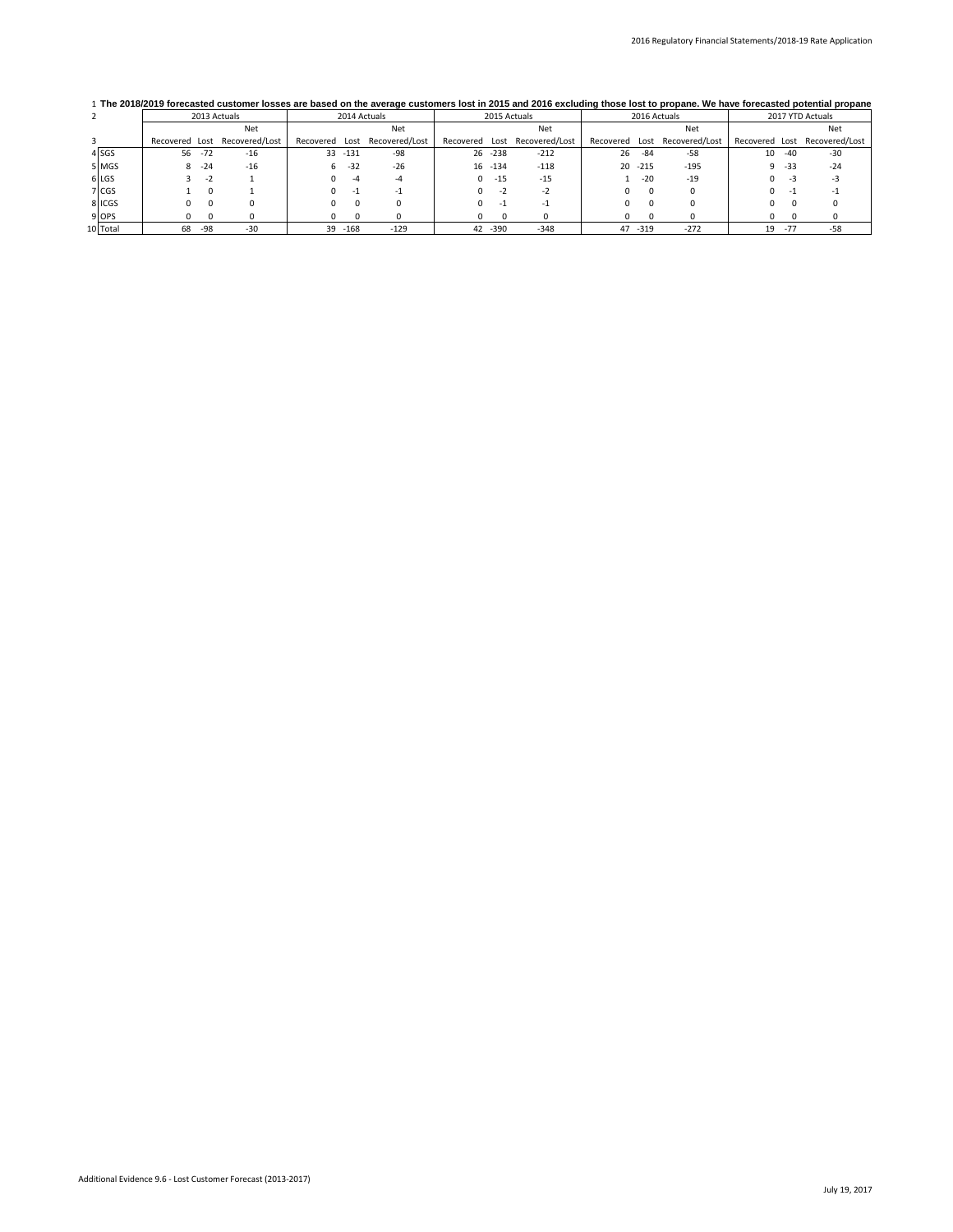|    |                      | 1 Table 2 - Cumulative Lost 2013       |              |                |              |                         |             |                    |              |                |                            |              |              |
|----|----------------------|----------------------------------------|--------------|----------------|--------------|-------------------------|-------------|--------------------|--------------|----------------|----------------------------|--------------|--------------|
|    | 2 The 2018/2         | Jan                                    | Feb          | Mar            | Apr          | May                     | Jun         | Jul                | Aug          | Sep            | Oct                        | Nov          | Dec          |
|    | 3 SGS                | $-7$                                   | $-16$        | $-17$          | $-45$        | $-61$                   | $-83$       | $-98$              | $-128$       | $-120$         | $-103$                     | $-81$        | $-72$        |
|    | 4 MGS                | $-2$                                   | $-3$         | $-7$           | $-18$        | $-23$                   | $-23$       | $-26$              | $-29$        | $-29$          | $-29$                      | $-25$        | $-24$        |
|    | 5 LGS                | $-2$                                   | $-1$         | $-2$           | $-4$         | $-5$                    | $-6$        | -8                 | -8           | $-6$           | $-5$                       | $-3$         | $-2$         |
|    | 6 CGS                | 0                                      | $\mathbf 0$  | $\mathbf 0$    | 0            | $^{\mbox{{\small -1}}}$ | $-2$        | $-2$               | $-2$         | $-2$           | $-2$                       | 0            | $\pmb{0}$    |
|    | 7 ICGS               | 0                                      | 0            | $\mathbf 0$    | 0            | $\mathbf 0$             | $\mathbf 0$ | $\mathbf 0$        | $\mathbf 0$  | $\mathbf 0$    | $\mathbf 0$                | 0            | $\mathbf 0$  |
|    | 8 OPS                | 0                                      | 0            | $\mathbf 0$    | 0            | $\mathbf 0$             | 0           | 0                  | 0            | $\mathbf 0$    | 0                          | 0            | 0            |
|    | 9 Total              | $-11$                                  | $-20$        | $-26$          | $-67$        | $-90$                   | $-114$      | $-134$             | $-167$       | $-157$         | $-139$                     | $-109$       | $-98$        |
| 10 |                      |                                        |              |                |              |                         |             |                    |              |                |                            |              |              |
|    | 11 Monthly Lost      |                                        |              |                |              |                         |             |                    |              |                |                            |              |              |
| 12 |                      | Jan                                    | Feb          | Mar            | Apr          | May                     | Jun         | Jul                | Aug          | Sep            | Oct                        | Nov          | Dec          |
|    | $13$ SGS             | $-7$                                   | -9           | $-1$           | $-28$        | $-16$                   | $-22$       | $-15$              | $-30$        | 8              | 17                         | 22           | 9            |
|    | 14 MGS               | $-2$                                   | $-1$         | -4             | $-11$        | $-5$                    | $\mathbf 0$ | $-3$               | $-3$         | 0              | $\mathbf 0$                | 4            | 1            |
|    | 15 LGS               | $-2$                                   | $\mathbf{1}$ | $-1$           | $-2$         | $-1$                    | $-1$        | $-2$               | $\mathbf 0$  | $\overline{2}$ | $\mathbf{1}$               | 2            | $\mathbf{1}$ |
|    | 16 CGS               | $\mathbf 0$                            | 0            | $\mathbf 0$    | 0            | $\mathbf{-1}$           | $-1$        | 0                  | 0            | $\mathbf 0$    | $\mathbf 0$                | 2            | 0            |
|    | 17 ICGS              | 0                                      | 0            | 0              | 0            | $\mathbf 0$             | 0           | 0                  | 0            | 0              | 0                          | 0            | 0            |
|    | 18 OPS               | 0                                      | $\mathbf 0$  | $\mathbf 0$    | 0            | 0                       | 0           | 0                  | 0            | 0              | 0                          | 0            | $\mathbf 0$  |
|    | 19 Total             | $-11$                                  | $-9$         | $-6$           | $-41$        | $-23$                   | $-24$       | $-20$              | $-33$        | 10             | 18                         | 30           | 11           |
| 20 |                      |                                        |              |                |              |                         |             |                    |              |                |                            |              |              |
|    |                      | 21 Table 3 - Cumulative Recovered 2013 |              |                |              |                         |             |                    |              |                |                            |              |              |
| 22 |                      | Jan                                    | Feb          | Mar            | Apr          | May                     | Jun         | Jul                | Aug          | Sep            | Oct                        | Nov          | Dec          |
|    | $23$ SGS             | 39                                     | 41           | 43             | 42           | 41                      | 41          | 40                 | 40           | 45             | 48                         | 54           | 56           |
|    | 24 MGS               | 3                                      | 8            | 3              | 3            | 4                       | 4           | 4                  | 4            | 5              | 5                          | 7            | 8            |
|    | 25 LGS               | $\mathbf{1}$                           | 6            | $\mathbf{1}$   | $\mathbf{1}$ | 3                       | 3           | 2                  | $\mathbf{1}$ | $\mathbf{1}$   | $\overline{2}$             | 3            | 3            |
|    | 26 CGS               | 0                                      | 1            | $\mathbf 0$    | $\mathbf{1}$ | $\overline{2}$          | $\mathbf 1$ | 2                  | $\mathbf{1}$ | $\mathbf{1}$   | $\mathbf{1}$               | 1            | $\mathbf 1$  |
|    | 27 ICGS              | 0                                      | $\mathbf 0$  | $\mathbf 0$    | $\Omega$     | $\mathbf 0$             | 0           | 0                  | $\Omega$     | $\Omega$       | $\Omega$                   | 0            | 0            |
|    | 28 OPS               | 0                                      | 0            | 0              | 0            | 0                       | 0           | 0                  | 0            | 0              | 0                          | 0            | 0            |
|    | 29 Total             | 43                                     | 56           | 47             | 47           | 50                      | 49          | 48                 | 46           | 52             | 56                         | 65           | 68           |
| 30 |                      |                                        |              |                |              |                         |             |                    |              |                |                            |              |              |
|    | 31 Monthly Recovered |                                        |              |                |              |                         |             |                    |              |                |                            |              |              |
| 32 |                      | Jan                                    | Feb          | Mar            | Apr          | May                     | Jun         | Jul                | Aug          | Sep            | Oct                        | Nov          | Dec          |
|    | 33 SGS               | 39                                     | 2            | $\overline{2}$ | $-1$         | $-1$                    | 0           | $\mathbf{-1}$      | $\mathbf 0$  | 5              | 3                          | 6            | 2            |
|    | 34 MGS               | 3                                      | 5            | $-5$           | 0            | $\mathbf{1}$            | 0           | 0                  | 0            | $\mathbf{1}$   | $\mathbf 0$                | 2            | 1            |
|    |                      |                                        |              |                |              |                         |             |                    |              |                |                            |              |              |
|    | 35 LGS               | $\mathbf 1$                            | 5            | $-5$           | 0            | $\overline{2}$          | 0           | $-1$               | $-1$         | $\mathbf 0$    | $\mathbf{1}$               | $\mathbf{1}$ | 0            |
|    | 36 CGS               | 0                                      | $\mathbf{1}$ | $-1$           | $\mathbf{1}$ | $\mathbf{1}$            | -1          | $\mathbf{1}$       | $-1$         | 0              | $\Omega$                   | 0            | 0            |
|    | 37 ICGS              | 0                                      | 0            | $\mathbf 0$    | 0            | $\mathbf 0$             | $\mathbf 0$ | 0                  | $\mathbf 0$  | $\mathbf 0$    | 0                          | 0            | 0            |
|    | 38 OPS<br>39 Total   | 0<br>43                                | 0<br>13      | 0<br>$-9$      | 0<br>0       | 0<br>3                  | 0<br>$-1$   | 0<br>$\mathbf{-1}$ | 0<br>$-2$    | 0<br>6         | $\Omega$<br>$\overline{4}$ | 0<br>9       | 0<br>3       |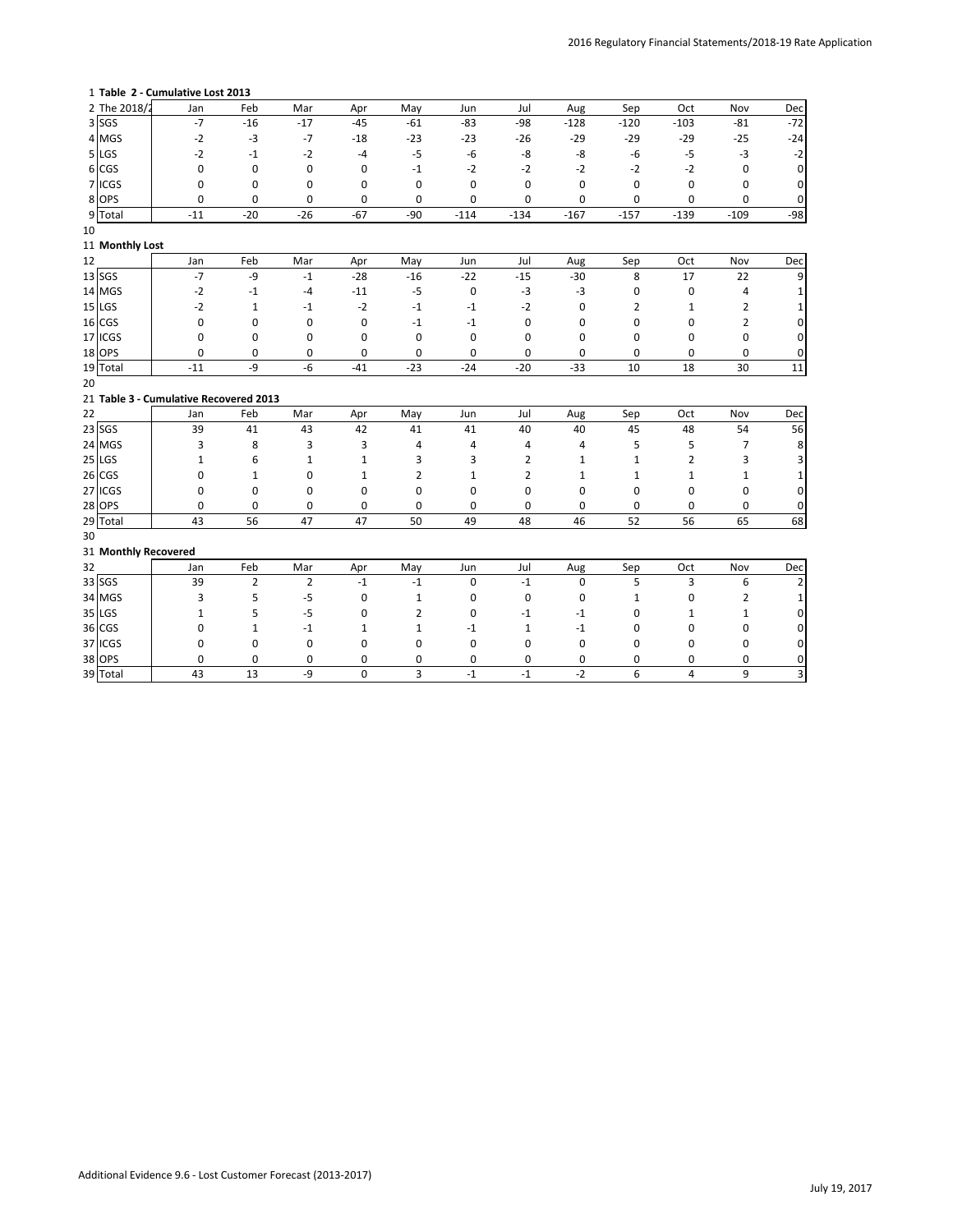|    |                      | 1 Table 2 - Cumulative Lost 2014       |             |                |              |                |              |                |              |              |                |               |                 |
|----|----------------------|----------------------------------------|-------------|----------------|--------------|----------------|--------------|----------------|--------------|--------------|----------------|---------------|-----------------|
|    | 2 The 2018/2         | Jan                                    | Feb         | Mar            | Apr          | May            | Jun          | Jul            | Aug          | Sep          | Oct            | Nov           | Dec             |
|    | 3 SGS                | -4                                     | $-16$       | $-29$          | $-63$        | $-100$         | $-135$       | $-149$         | $-155$       | $-176$       | $-178$         | $-152$        | $-131$          |
|    | 4 MGS                | $-1$                                   | $-1$        | $-5$           | $-7$         | $-14$          | $-20$        | $-39$          | $-43$        | $-43$        | $-38$          | $-35$         | $-32$           |
|    | 5 LGS                | $-1$                                   | $-1$        | $-1$           | $-1$         | $-4$           | $-4$         | $-6$           | $-5$         | $-7$         | $-5$           | $-3$          | $-4$            |
|    | 6 CGS                | 0                                      | $\mathbf 0$ | $\mathbf 0$    | 0            | 0              | $-1$         | $-1$           | $-1$         | $-2$         | 0              | $-1$          | $^{\rm -1}$     |
|    | 7 ICGS               | 0                                      | 0           | 0              | 0            | $\mathbf 0$    | $\mathbf 0$  | $\mathbf 0$    | $\mathbf 0$  | 0            | $\mathbf 0$    | 0             | $\mathbf 0$     |
|    | 8 OPS                | $-1$                                   | -1          | $-1$           | $-1$         | $\mathbf 0$    | 0            | $\mathbf 0$    | 0            | 0            | 0              | 0             | 0               |
|    | 9 Total              | $-7$                                   | $-19$       | $-36$          | $-72$        | $-118$         | $-160$       | $-195$         | $-204$       | $-228$       | $-221$         | $-191$        | $-168$          |
| 10 |                      |                                        |             |                |              |                |              |                |              |              |                |               |                 |
|    | 11 Monthly Lost      |                                        |             |                |              |                |              |                |              |              |                |               |                 |
| 12 |                      | Jan                                    | Feb         | Mar            | Apr          | May            | Jun          | Jul            | Aug          | Sep          | Oct            | Nov           | Dec             |
|    | $13$ SGS             | $-4$                                   | $-12$       | $-13$          | $-34$        | $-37$          | $-35$        | $-14$          | $-6$         | $-21$        | $-2$           | 26            | 21              |
|    | 14 MGS               | $-1$                                   | 0           | $-4$           | $-2$         | $-7$           | -6           | $-19$          | -4           | 0            | 5              | 3             | 3               |
|    | 15 LGS               | $-1$                                   | 0           | 0              | 0            | $-3$           | 0            | $-2$           | $\mathbf{1}$ | $-2$         | $\overline{2}$ | 2             | $^{\rm -1}$     |
|    | 16 CGS               | 0                                      | 0           | $\mathbf 0$    | 0            | $\mathbf 0$    | $-1$         | $\mathbf 0$    | $\mathbf 0$  | $-1$         | $\overline{2}$ | $\mathbf{-1}$ | 0               |
|    | 17 ICGS              | 0                                      | 0           | 0              | 0            | 0              | $\mathbf 0$  | 0              | $\mathbf 0$  | $\mathbf 0$  | $\mathbf 0$    | 0             | 0               |
|    | 18 OPS               | $-1$                                   | 0           | 0              | 0            | $\mathbf{1}$   | 0            | 0              | 0            | 0            | 0              | 0             | 0               |
|    | 19 Total             | $-7$                                   | $-12$       | $-17$          | $-36$        | $-46$          | $-42$        | $-35$          | $-9$         | $-24$        | $\overline{7}$ | 30            | $\overline{23}$ |
| 20 |                      |                                        |             |                |              |                |              |                |              |              |                |               |                 |
|    |                      | 21 Table 3 - Cumulative Recovered 2014 |             |                |              |                |              |                |              |              |                |               |                 |
| 22 |                      | Jan                                    | Feb         | Mar            | Apr          | May            | Jun          | Jul            | Aug          | Sep          | Oct            | Nov           | Dec             |
|    | 23 SGS               | 18                                     | 17          | 19             | 20           | 22             | 21           | 23             | 23           | 24           | 28             | 30            | 33              |
|    | 24 MGS               | 2                                      | 3           | 3              | 3            | 3              | 4            | 4              | 4            | 4            | $\overline{4}$ | 5             | 6               |
|    | 25 LGS               | 0                                      | 0           | 0              | 0            | $\mathbf{1}$   | $\mathbf{1}$ | 1              | 1            | 1            | 1              | $\mathbf{1}$  | 0               |
|    | 26 CGS               | 0                                      | 0           | 0              | 0            | 0              | 0            | $\mathbf 0$    | 0            | $\mathbf 0$  | $\mathbf 0$    | 0             | 0               |
|    | 27 ICGS              | 0                                      | 0           | 0              | 0            | 0              | 0            | 0              | $\mathbf 0$  | 0            | $\Omega$       | 0             | 0               |
|    | 28 OPS               | 0                                      | 0           | 0              | 0            | $\mathbf 0$    | 0            | 0              | 0            | 0            | $\mathbf 0$    | 0             | 0               |
|    | 29 Total             | 20                                     | 20          | 22             | 23           | 26             | 26           | 28             | 28           | 29           | 33             | 36            | 39              |
| 30 |                      |                                        |             |                |              |                |              |                |              |              |                |               |                 |
|    | 31 Monthly Recovered |                                        |             |                |              |                |              |                |              |              |                |               |                 |
| 32 |                      | Jan                                    | Feb         | Mar            | Apr          | May            | Jun          | Jul            | Aug          | Sep          | Oct            | Nov           | Dec             |
|    | 33 SGS               | 18                                     | $-1$        | 2              | $\mathbf{1}$ | $\overline{2}$ | $-1$         | $\overline{2}$ | $\mathbf 0$  | $\mathbf{1}$ | $\overline{4}$ | 2             | 3               |
|    | 34 MGS               | 2                                      | $\mathbf 1$ | 0              | 0            | $\mathbf 0$    | $\mathbf{1}$ | 0              | $\mathbf 0$  | 0            | $\mathbf 0$    | $\mathbf{1}$  | $\mathbf 1$     |
|    | 35 LGS               | 0                                      | 0           | 0              | 0            | $\mathbf{1}$   | 0            | 0              | 0            | 0            | $\mathbf 0$    | 0             | $-1$            |
|    | 36 CGS               | 0                                      | 0           | 0              | 0            | $\Omega$       | 0            | 0              | 0            | 0            | $\Omega$       | 0             | 0               |
|    | 37 ICGS              | 0                                      | 0           | $\mathbf 0$    | 0            | $\mathbf 0$    | 0            | $\mathbf 0$    | $\mathbf 0$  | $\mathbf 0$  | $\Omega$       | 0             | 0               |
|    | 38 OPS               | 0                                      | 0           | 0              | 0            | 0              | 0            | 0              | 0            | 0            | $\mathbf 0$    | 0             | 0               |
|    | 39 Total             | 20                                     | $\mathbf 0$ | $\overline{2}$ | $\mathbf{1}$ | $\overline{3}$ | 0            | $\overline{2}$ | $\mathbf 0$  | $\mathbf{1}$ | $\overline{4}$ | 3             | 3               |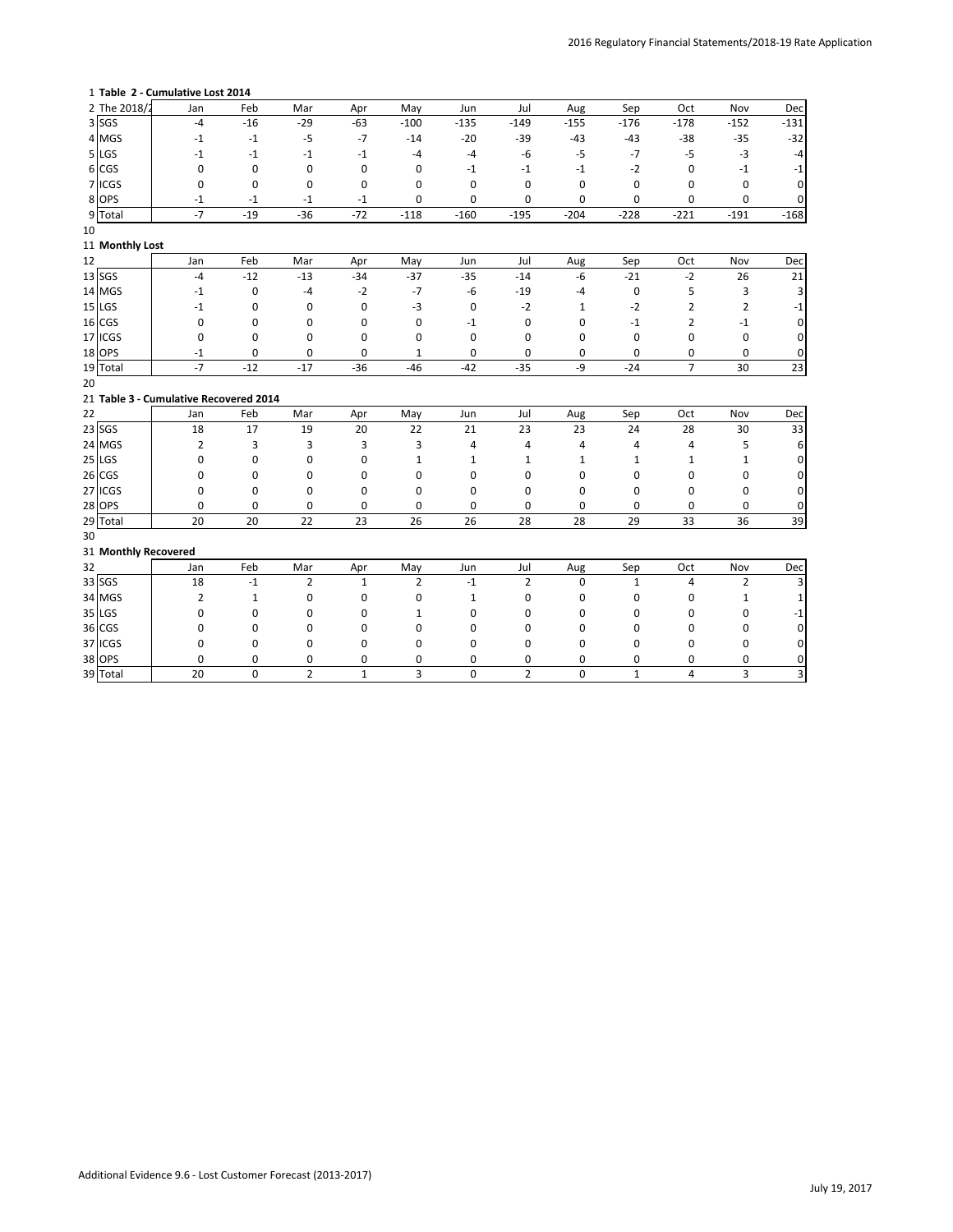|    |                      | 1 Table 2 - Cumulative Lost 2015       |             |              |              |                     |                     |                    |                     |                     |                |                |                         |
|----|----------------------|----------------------------------------|-------------|--------------|--------------|---------------------|---------------------|--------------------|---------------------|---------------------|----------------|----------------|-------------------------|
|    | 2 The 2018/2         | Jan                                    | Feb         | Mar          | Apr          | May                 | Jun                 | Jul                | Aug                 | Sep                 | Oct            | Nov            | Dec                     |
|    | 3 SGS                | -9                                     | $-18$       | $-37$        | $-84$        | $-98$               | $-140$              | $-192$             | $-209$              | $-226$              | $-201$         | $-222$         | $-238$                  |
|    | 4 MGS                | $-4$                                   | $-7$        | $-12$        | $-22$        | $-31$               | $-42$               | $-54$              | $-76$               | $-94$               | $-105$         | $-120$         | $-134$                  |
|    | 5 LGS                | 0                                      | $-3$        | $-5$         | $-5$         | -8                  | -8                  | $-11$              | $-12$               | $-15$               | $-13$          | $-10$          | $-15$                   |
|    | 6 CGS                | 0                                      | $\bf{0}$    | $\mathbf 0$  | 0            | $\mathbf 0$         | $\mathbf 0$         | 0                  | $\mathbf 0$         | 0                   | $\textbf{-1}$  | $-1$           | $-2$                    |
|    | 7 ICGS               | $-1$                                   | $-1$        | $-1$         | $-1$         | $-1$                | $-1$                | $-1$               | $-1$                | $-1$                | $-1$           | $-1$           | $-1$                    |
|    | 8 OPS                | $-1$                                   | $-1$        | $-1$         | $-1$         | $\mathbf{-1}$       | 0                   | 0                  | 0                   | $\mathbf 0$         | $\mathbf 0$    | 0              | $\bf{0}$                |
|    | 9 Total              | $-15$                                  | $-30$       | $-56$        | $-113$       | $-139$              | $-191$              | $-258$             | $-298$              | $-336$              | $-321$         | $-354$         | $-390$                  |
| 10 |                      |                                        |             |              |              |                     |                     |                    |                     |                     |                |                |                         |
|    | 11 Monthly Lost      |                                        |             |              |              |                     |                     |                    |                     |                     |                |                |                         |
| 12 |                      | Jan                                    | Feb         | Mar          | Apr          | May                 | Jun                 | Jul                | Aug                 | Sep                 | Oct            | Nov            | Dec                     |
|    | $13$ SGS             | -9                                     | -9          | $-19$        | $-47$        | $-14$               | $-42$               | $-52$              | $-17$               | $-17$               | 25             | $-21$          | $-16$                   |
|    | 14 MGS               | -4                                     | $-3$        | $-5$         | $-10$        | -9                  | $-11$               | $-12$              | $-22$               | $-18$               | $-11$          | $-15$          | $-14$                   |
|    | 15 LGS               | 0                                      | $-3$        | $-2$         | 0            | $-3$                | 0                   | $-3$               | $-1$                | $-3$                | $\overline{2}$ | 3              | $-5$                    |
|    | 16 CGS               | 0                                      | $\bf{0}$    | $\mathbf 0$  | 0            | $\mathbf 0$         | 0                   | 0                  | $\mathbf 0$         | $\mathbf 0$         | $-1$           | 0              | $^{\mbox{{\small -1}}}$ |
|    | 17 ICGS              | $-1$                                   | 0           | 0            | 0            | 0                   | 0                   | 0                  | $\mathbf 0$         | 0                   | 0              | 0              | $\bf{0}$                |
|    | 18 OPS               | $-1$                                   | $\bf{0}$    | $\mathbf 0$  | 0            | 0                   | $\mathbf 1$         | 0                  | 0                   | 0                   | 0              | 0              | $\pmb{0}$               |
|    | 19 Total             | $-15$                                  | $-15$       | $-26$        | $-57$        | $-26$               | $-52$               | $-67$              | $-40$               | $-38$               | 15             | $-33$          | $-36$                   |
| 20 |                      |                                        |             |              |              |                     |                     |                    |                     |                     |                |                |                         |
|    |                      | 21 Table 3 - Cumulative Recovered 2015 |             |              |              |                     |                     |                    |                     |                     |                |                |                         |
| 22 |                      | Jan                                    | Feb         | Mar          | Apr          | May                 | Jun                 | Jul                | Aug                 | Sep                 | Oct            | Nov            | Dec                     |
|    | $23$ SGS             | 12                                     | 12          | 13           | 18           | 19                  | 19                  | 18                 | 17                  | 18                  | 23             | 25             | 26                      |
|    | 24 MGS               | $\mathbf 1$                            | 4           | 8            | 9            | 8                   | 7                   | $\overline{7}$     | 10                  | 11                  | 17             | 17             | 16                      |
|    | 25 LGS               | 0                                      | $\bf{0}$    | $\mathbf 0$  | 0            | $\mathbf 0$         | 0                   | 0                  | $\bf{0}$            | $\mathbf 0$         | $\bf{0}$       | $\overline{2}$ | $\mathbf 0$             |
|    | 26 CGS               | 0                                      | 0           | $\mathbf 0$  | 0            | 0                   | 0                   | 0                  | 0                   | 0                   | $\Omega$       | 0              | 0                       |
|    | 27 ICGS              | 0                                      | $\mathbf 0$ | $\mathbf 0$  | 0            | $\mathbf 0$         | 0                   | 0                  | 0                   | $\mathbf 0$         | $\Omega$       | 0              | 0                       |
|    | 28 OPS               | 0                                      | 0           | 0            | 0            | $\overline{2}$      | 2                   | 2                  | $\overline{2}$      | 2                   | 0              | 0              | $\mathbf 0$             |
|    | 29 Total             | 13                                     | 16          | 21           | 27           | 29                  | 28                  | 27                 | 29                  | 31                  | 40             | 44             | 42                      |
| 30 |                      |                                        |             |              |              |                     |                     |                    |                     |                     |                |                |                         |
|    |                      |                                        |             |              |              |                     |                     |                    |                     |                     |                |                |                         |
|    | 31 Monthly Recovered |                                        |             |              |              |                     |                     |                    |                     |                     |                |                |                         |
| 32 |                      | Jan                                    | Feb         | Mar          | Apr          | May                 | Jun                 | Jul                | Aug                 | Sep                 | Oct            | Nov            | Dec                     |
|    | 33 SGS               | 12                                     | $\bf{0}$    | $\mathbf{1}$ | 5            | $\mathbf{1}$        | 0                   | $-1$               | $-1$                | $\mathbf{1}$        | 5              | 2              | 1                       |
|    | 34 MGS               | $\mathbf 1$                            | 3           | 4            | $\mathbf{1}$ | $-1$                | $-1$                | 0                  | 3                   | $\mathbf{1}$        | 6              | 0              | $-1$                    |
|    | 35 LGS               | 0                                      | 0           | $\mathbf 0$  | 0            | 0                   | $\mathbf 0$         | 0                  | 0                   | $\mathbf 0$         | 0              | 2              | $-2$                    |
|    | 36 CGS               | 0                                      | 0           | 0            | 0            | 0                   | 0                   | 0                  | 0                   | 0                   | $\Omega$       | 0              | $\mathbf 0$             |
|    | 37 ICGS              | $\mathbf 0$                            | $\mathbf 0$ | $\mathbf 0$  | 0            | $\mathbf 0$         | 0                   | 0                  | 0                   | $\mathbf 0$         | 0              | 0              | 0                       |
|    | 38 OPS<br>39 Total   | 0<br>13                                | 0<br>3      | 0<br>5       | 0<br>6       | 2<br>$\overline{2}$ | $\mathbf 0$<br>$-1$ | 0<br>$\mathbf{-1}$ | 0<br>$\overline{2}$ | 0<br>$\overline{2}$ | $-2$<br>9      | 0<br>4         | 0<br>$-2$               |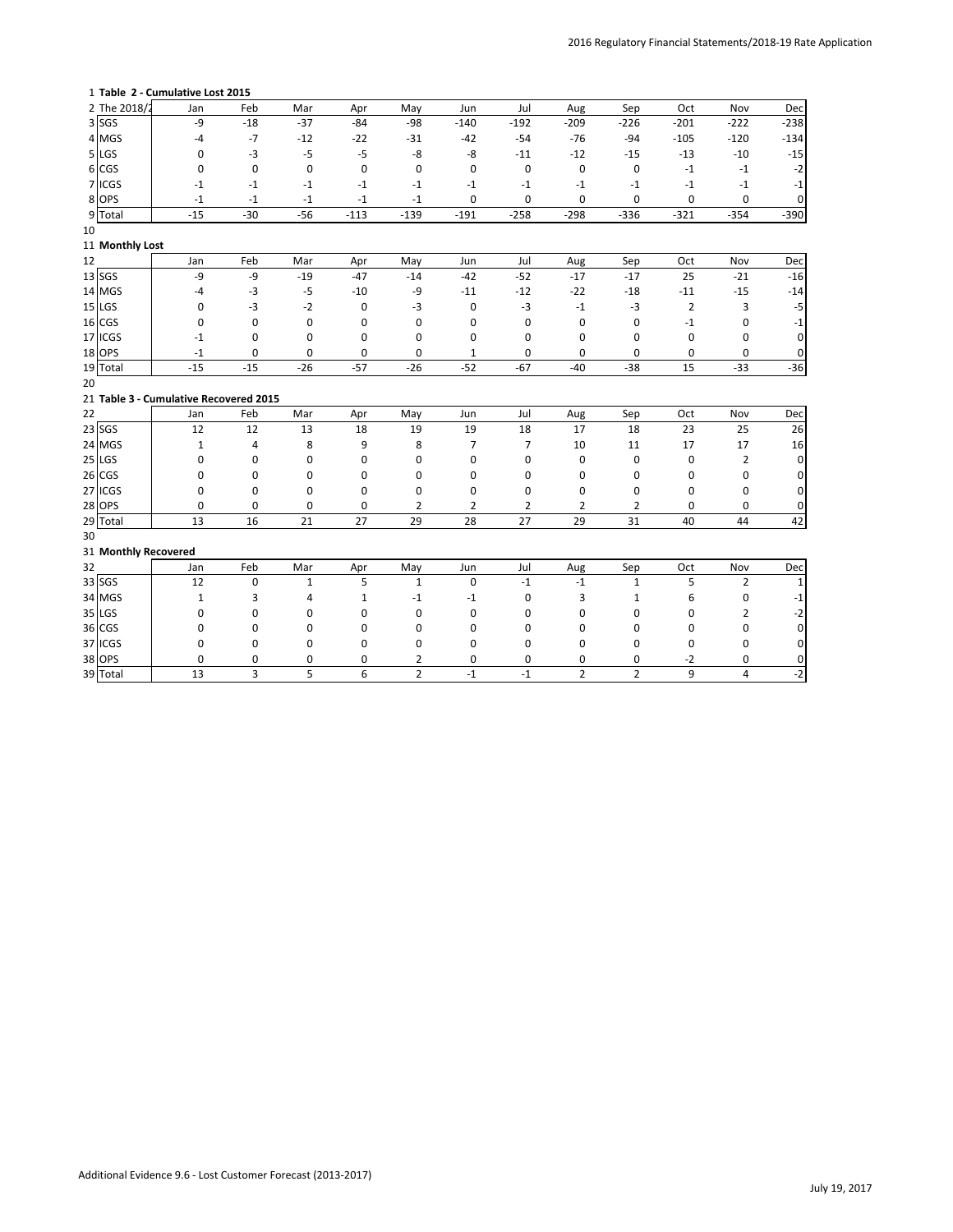|    |                      | 1 Table 2 - Cumulative Lost 2016       |              |              |                |              |                |               |              |                |                |              |             |
|----|----------------------|----------------------------------------|--------------|--------------|----------------|--------------|----------------|---------------|--------------|----------------|----------------|--------------|-------------|
|    | 2 The 2018/2         | Jan                                    | Feb          | Mar          | Apr            | May          | Jun            | Jul           | Aug          | Sep            | Oct            | Nov          | Dec         |
|    | 3 SGS                | $-18$                                  | $-26$        | $-37$        | $-62$          | $-81$        | $-116$         | $-113$        | $-114$       | $-108$         | $-92$          | $-87$        | $-84$       |
|    | 4 MGS                | $-58$                                  | $-96$        | $-119$       | $-133$         | $-150$       | $-166$         | $-184$        | $-194$       | $-198$         | $-197$         | $-200$       | $-215$      |
|    | 5 LGS                | $-5$                                   | -8           | -9           | -9             | $-11$        | $-14$          | $-18$         | $-19$        | $-18$          | $-20$          | $-19$        | $-20$       |
|    | 6 CGS                | 0                                      | $\mathbf 0$  | $\mathbf 0$  | 0              | $\mathbf 0$  | $\mathbf 0$    | $\mathbf{-1}$ | $-1$         | $-1$           | $\mathbf 0$    | 0            | $\mathbf 0$ |
|    | 7 ICGS               | 0                                      | $\mathbf 0$  | $\mathbf 0$  | 0              | 0            | 0              | $\mathbf 0$   | $\mathbf 0$  | $\mathbf 0$    | 0              | 0            | $\mathbf 0$ |
|    | 8 OPS                | 0                                      | 0            | $\mathbf 0$  | 0              | $\mathbf 0$  | 0              | 0             | 0            | 0              | $\Omega$       | 0            | $\mathbf 0$ |
|    | 9 Total              | $-81$                                  | $-130$       | $-165$       | $-204$         | $-242$       | $-296$         | $-316$        | $-328$       | $-325$         | $-309$         | $-306$       | $-319$      |
| 10 |                      |                                        |              |              |                |              |                |               |              |                |                |              |             |
|    | 11 Monthly Lost      |                                        |              |              |                |              |                |               |              |                |                |              |             |
| 12 |                      | Jan                                    | Feb          | Mar          | Apr            | May          | Jun            | Jul           | Aug          | Sep            | Oct            | Nov          | Dec         |
|    | 13 SGS               | $-18$                                  | -8           | $-11$        | $-25$          | $-19$        | $-35$          | 3             | $-1$         | 6              | 16             | 5            | 3           |
|    | 14 MGS               | $-58$                                  | $-38$        | $-23$        | $-14$          | $-17$        | $-16$          | $-18$         | $-10$        | -4             | $\mathbf{1}$   | -3           | $-15$       |
|    | 15 LGS               | $-5$                                   | $-3$         | $-1$         | 0              | $-2$         | $-3$           | $-4$          | $-1$         | $\mathbf{1}$   | $-2$           | $\mathbf{1}$ | $-1$        |
|    | 16 CGS               | 0                                      | $\mathbf 0$  | $\mathbf 0$  | 0              | $\mathbf 0$  | 0              | $-1$          | $\mathbf 0$  | $\mathbf 0$    | $\mathbf{1}$   | 0            | 0           |
|    | 17 ICGS              | 0                                      | 0            | $\mathbf 0$  | 0              | 0            | 0              | 0             | $\mathbf 0$  | 0              | 0              | 0            | 0           |
|    | 18 OPS               | 0                                      | 0            | 0            | 0              | 0            | 0              | 0             | 0            | 0              | 0              | 0            | $\mathbf 0$ |
|    | 19 Total             | $-81$                                  | $-49$        | $-35$        | $-39$          | $-38$        | $-54$          | $-20$         | $-12$        | 3              | 16             | 3            | $-13$       |
| 20 |                      |                                        |              |              |                |              |                |               |              |                |                |              |             |
|    |                      | 21 Table 3 - Cumulative Recovered 2016 |              |              |                |              |                |               |              |                |                |              |             |
| 22 |                      | Jan                                    | Feb          | Mar          | Apr            | May          | Jun            | Jul           | Aug          | Sep            | Oct            | Nov          | Dec         |
|    | 23 SGS               | 13                                     | 13           | 13           | 14             | 15           | 16             | 17            | 18           | 18             | 21             | 25           | 26          |
|    | 24 MGS               | 8                                      | 8            | 9            | 10             | 11           | 11             | 10            | 10           | 13             | 19             | 20           | 20          |
|    | 25 LGS               | $\mathbf{1}$                           | $\mathbf{1}$ | $\mathbf{1}$ | $\mathbf{1}$   | $\mathbf{1}$ | $\mathbf 1$    | $\mathbf{1}$  | $\mathbf{1}$ | $\mathbf{1}$   | $\mathbf{1}$   | $\mathbf 1$  | $\mathbf 1$ |
|    | 26 CGS               | 0                                      | 0            | $\mathbf 0$  | 0              | $\mathbf 0$  | 0              | 0             | 0            | 0              | 0              | 0            | 0           |
|    | 27 ICGS              | 0                                      | $\mathbf 0$  | $\mathbf 0$  | 0              | 0            | 0              | 0             | $\mathbf 0$  | $\mathbf 0$    | 0              | 0            | 0           |
|    | 28 OPS               | 0                                      | 0            | 0            | 0              | 1            | 2              | 2             | 2            | $\overline{2}$ | 0              | 0            | $\mathbf 0$ |
|    | 29 Total             | 22                                     | 22           | 23           | 25             | 28           | 30             | 30            | 31           | 34             | 41             | 46           | 47          |
| 30 |                      |                                        |              |              |                |              |                |               |              |                |                |              |             |
|    | 31 Monthly Recovered |                                        |              |              |                |              |                |               |              |                |                |              |             |
| 32 |                      | Jan                                    | Feb          | Mar          | Apr            | May          | Jun            | Jul           | Aug          | Sep            | Oct            | Nov          | Dec         |
|    | 33 SGS               | 13                                     | $\mathbf 0$  | 0            | $\mathbf{1}$   | $\mathbf{1}$ | $\mathbf{1}$   | $\mathbf{1}$  | $\mathbf{1}$ | $\mathbf 0$    | 3              | 4            | $\mathbf 1$ |
|    | 34 MGS               | 8                                      | 0            | $\mathbf{1}$ | $\mathbf{1}$   | $1\,$        | 0              | $-1$          | 0            | 3              | 6              | $\mathbf{1}$ | 0           |
|    | 35 LGS               | $\mathbf{1}$                           | 0            | $\mathbf 0$  | 0              | $\mathbf 0$  | 0              | $\mathbf 0$   | 0            | $\mathbf 0$    | 0              | 0            | 0           |
|    | 36 CGS               | 0                                      | 0            | 0            | 0              | 0            | 0              | 0             | 0            | 0              | 0              | 0            | 0           |
|    | 37 ICGS              | 0                                      | $\mathbf 0$  | $\mathbf 0$  | 0              | 0            | 0              | 0             | 0            | $\mathbf 0$    | 0              | 0            | 0           |
|    | 38 OPS               | 0                                      | 0            | 0            | 0              | 1            | $\mathbf{1}$   | 0             | 0            | 0              | $-2$           | 0            | 0           |
|    | 39 Total             | 22                                     | $\mathbf 0$  | $\mathbf{1}$ | $\overline{2}$ | 3            | $\overline{2}$ | 0             | $\mathbf{1}$ | 3              | $\overline{7}$ | 5            | $\mathbf 1$ |